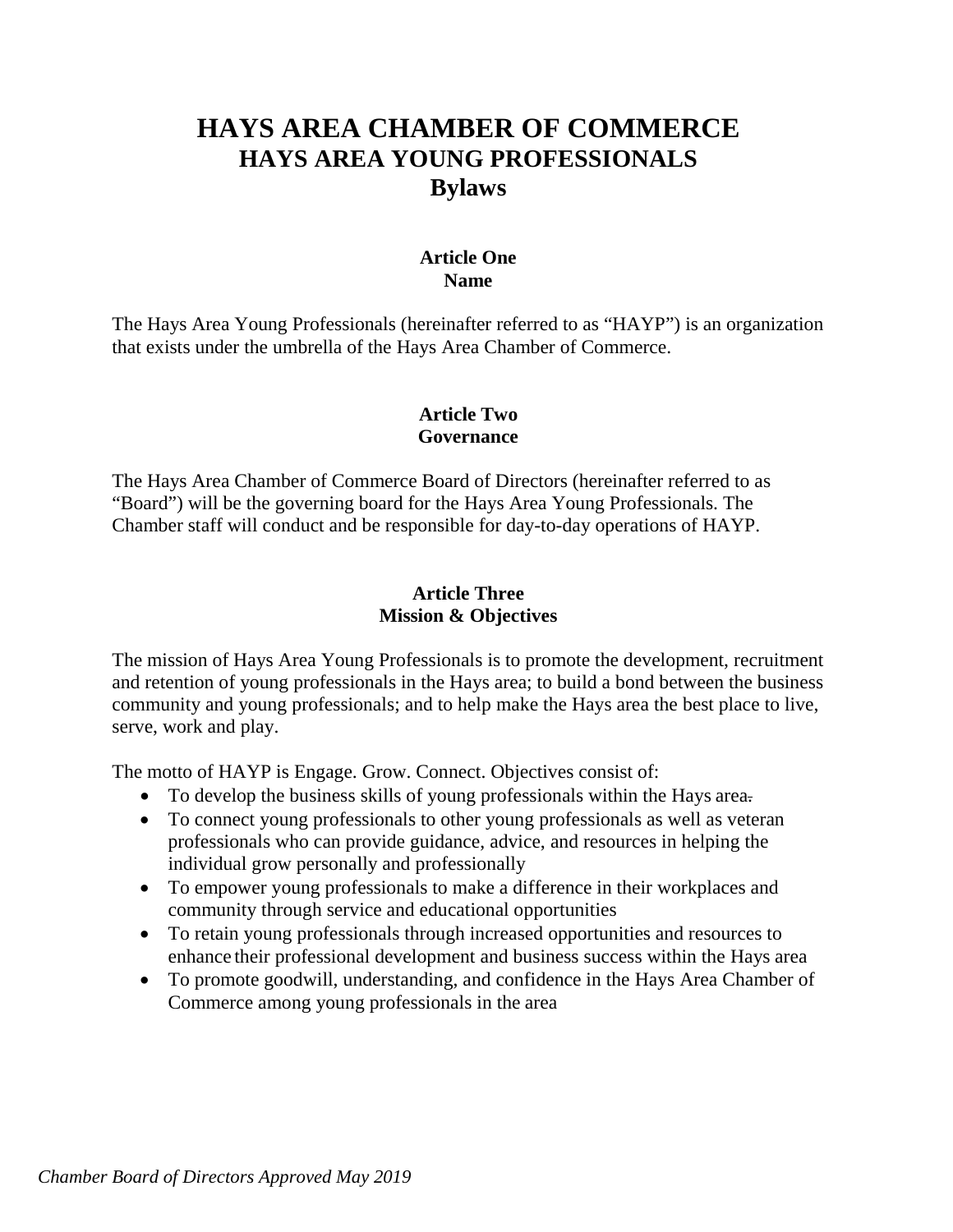## **Article Four Membership**

Each member of HAYP shall be an individual who shares the goals of HAYP. Each member shall be encouraged to attend all HAYP meetings and events. Each member is highly encouraged to serve on one or more HAYP committees.

Goals:

- Promoting and reflecting community enthusiasm
- Providing opportunities for business networking
- Helping establish the next generation of leaders in the Hays area
- Offering ways for HAYPs to volunteer and give back to the community
- Aiding in efforts to recruit and retain young professionals to the Hays area
- To provide an information network that lets Chamber staff know of problems with members of HAYP so that the particular need of the individual can be addressed

A member in good standing is one who is current with regard to the following obligations of membership:

- Applications for membership shall be in writing, on forms provided for that purpose, and signed by the applicant and their employer. Any applicant shall become a member upon payment of the regularly scheduled dues. Members are required to pay annual dues, as set by the Board. HAYP dues will be used by the Hays AreaChamber of Commerce for operating expenses associated with HAYP.
- The ideal age for membership in the HAYP shall be 21 to 40 years of age. There is no maximum limit of the number of young professionals that can belong to HAYP.
- Any member in default in payment of dues may be suspended from all privileges of membership and shall be considered to be a member not in good standing. If, after notice, the default is not cured within a period of thirty (30) days, the membership of that member may terminate upon majority vote of the Board.
- Each member shall be entitled to one vote in person or vote by proxy, on each subject properly submitted for vote. In order to submit an item for a vote of the membership, it must be in writing and presented to the Chamber staff. The Chamber staff will present it to the Advisory Council which will then make a recommendation to the Board. The Board will approve an item for a majority vote of the HAYP organization.
- Any member may be removed from membership by a majority vote of the Board for conduct deemed prejudicial to HAYP, provided that the member shall have first been served with written notice of the accusations and shall have been given an opportunity to produce witnesses, if any, and to be heard at the regularly scheduled Board meeting at which the vote istaken.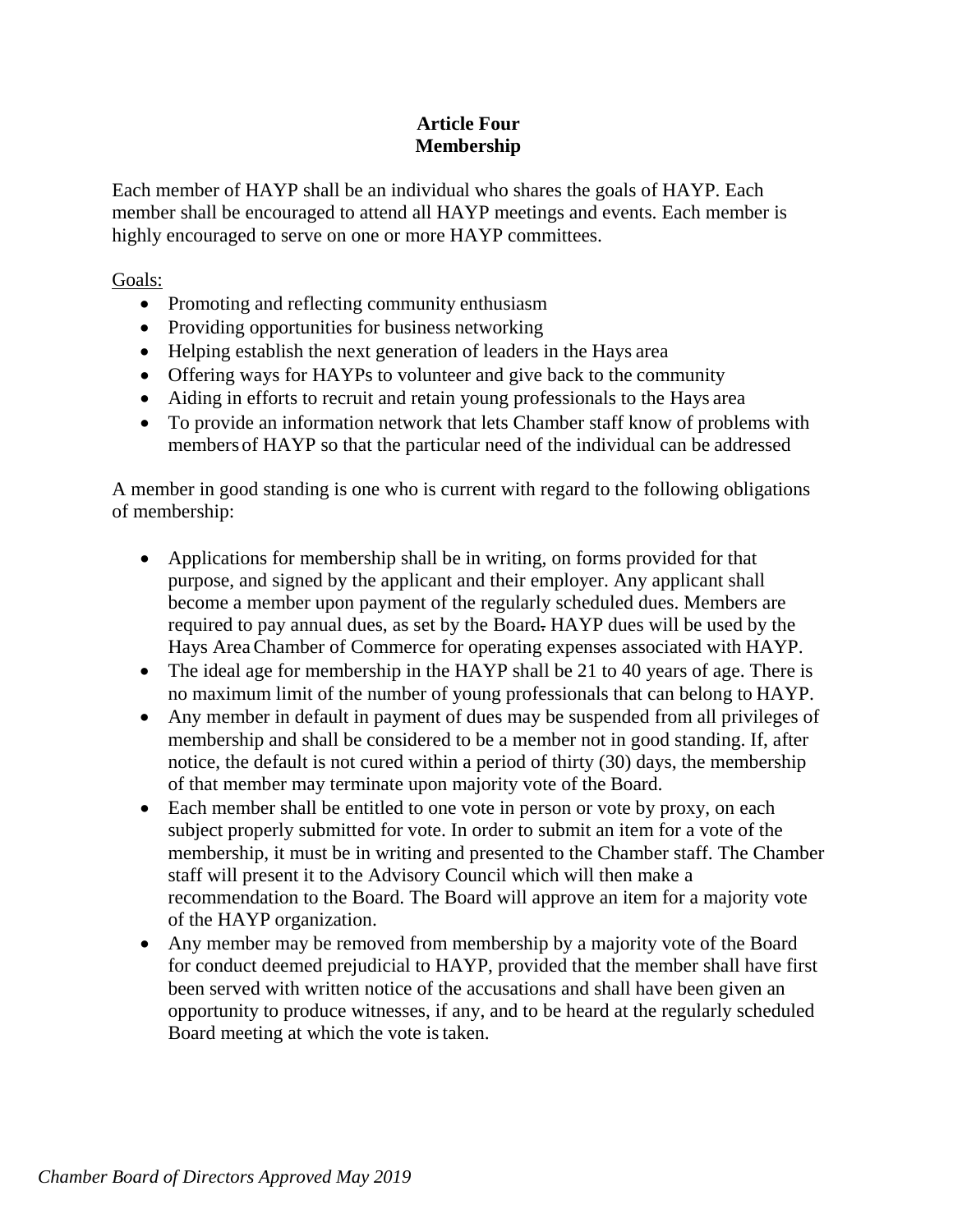#### **Article Five Advisory Council**

An Advisory Council will be established and will meet monthly, or on an as needed basis. The current edition of Roberts' Rule of Order shall be the final source of authority in all questions of parliamentary procedure when such rules are not inconsistent with the Charter or by-laws of the Chamber. Meetings and agendas will be coordinated by the Chamber staff and Advisory Council Chair. The Advisory Council will represent the general HAYP membership. Only one member per business may be represented on the Advisory Council. If an Advisory Council member makes a career change and another Advisory Council member is already representing that business, one of the two parties will need to submit their resignation to the Council. If a decision between the two parties cannot be reached, the first business representative shall remain on the Council with the second party submitting their resignation.

The Advisory Council shall share ideas, as well as guide and assist the HAYP organization in its endeavors. The Council and Committee Chairs will recommend direction to the Chamber staff on events and project ideas. The Council will provide feedback to the Chamber staff regarding how the organization is addressing issues pertaining to young professionals in the community. The Council will always support and uphold what is best for the HAYP organization and the governing body of the Hays Area Chamber, the Board.

HAYP members will make nominations for members of the Advisory Council and members in good standing will vote for the Council members with a simple majority vote. The Advisory Council will consist of no fewer than seven and no more than nine members from the HAYP organization who are in good standing. Term limits will be three years in length. Each year, in September, names will be submitted for Council members. Annually, in  $\setminus$  October, an election will be held to vote for new members to be elected to the Advisory Council. Newly elected HAYP Council members will be invited to attend the November Advisory Council meeting before their official term commences. Elections for the Advisory Council Chair, Chair-Elect, and Secretary will occur at the November meeting. Newly elected Advisory Council members will not have voting privileges until their official term begins in January, except for the election of officers at the November meeting. No Advisory Council member who has served two consecutive three-year terms is eligible for election for a third term. Advisory Council terms shall begin on January 1 of each year. Vacancies on the Advisory Council, or among the officers, shall be filled by the Advisory Council, by a majority vote. Council members so appointed shall complete the unexpired term.

A member of the Advisory Council who is absent from two consecutive Council meetings without providing prior notification to the Chamber office or Advisory Council Chair, or absent from more than four council meetings in a calendar year, shall automatically be dropped from the Council. Vacancies on the Advisory Council shall be filled by the Advisory Council, by a majority vote. A Council member so appointed shall complete the unexpired term.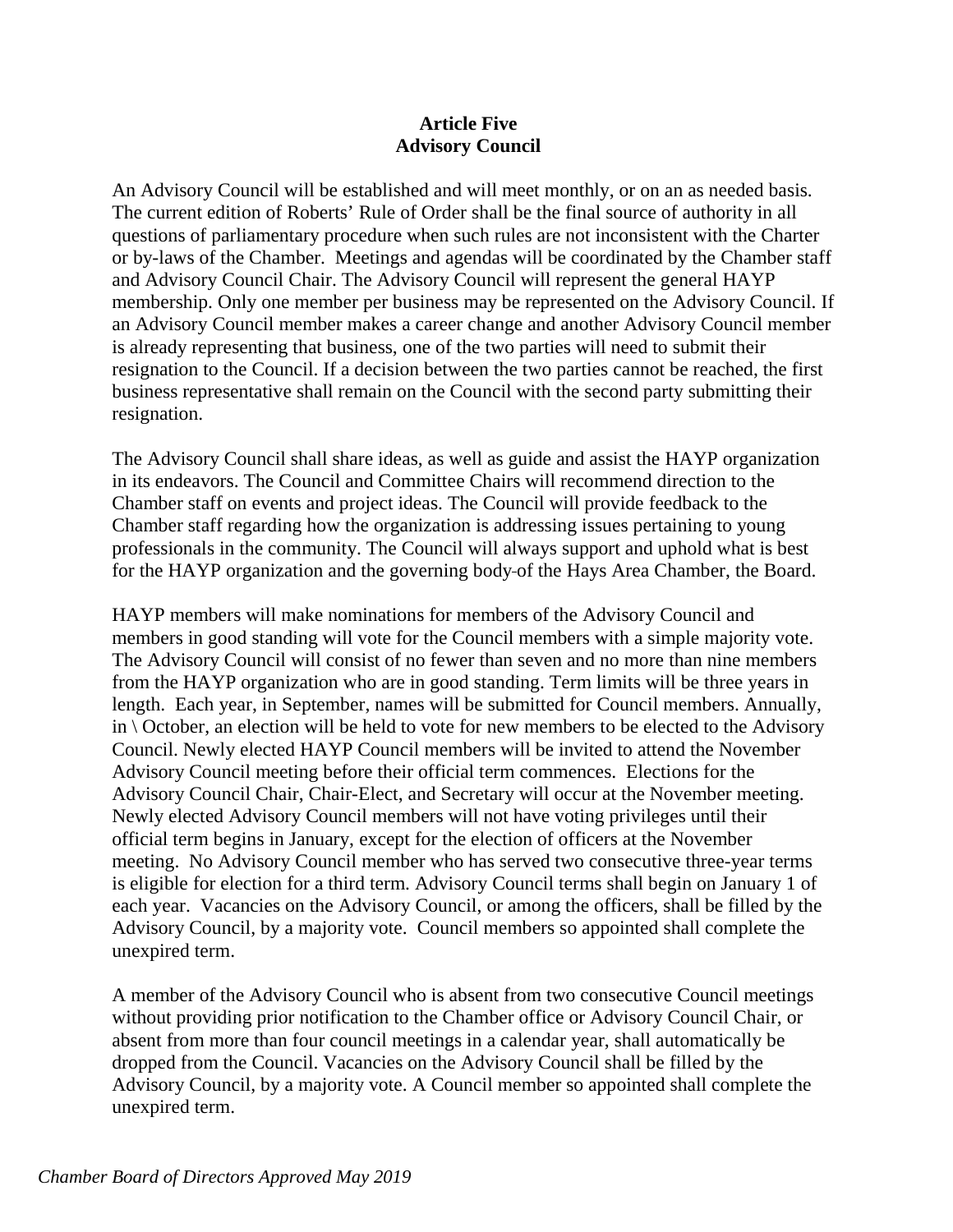### **Article Six Committees**

There are three committees within HAYP, including the Civic/Volunteer Committee, Member Development Committee, and the Social/Networking Committee.

- The Civic/Volunteer Committee is responsible for organizing opportunities and events to engage HAYP members to fulfill their civic duty by helping others in need. This group reaches out to various organizations requiring outside assistance and allows members to be involved through actions such as volunteerism and community awareness.
- The Member Development Committee hosts a variety of programs to ensure member engagement in professional development opportunities within the organization and the community. This team's activities support HAYP members with networking and leadership growth.
- The role of the Social/Networking Committee is to promote professional, relaxed, and enjoyable events for HAYP members to participate in throughout the year. These events allow members to connect in an informal and comfortable setting, while providing a variety of fun activities to participate in within the Hays community.

### **Article Seven Advisory Council Chairs and Committee Officers**

The Advisory Council is comprised of seven to nine voting members, the Chair only votes in the case of a tie. Committee Chairs participate in Advisory Council meetings as nonvoting members. Committee Chair-Elects will only participate in Advisory Council meetings in the absence of the Committee Chair. Only voting members are allowed to participate in the portion of any meeting when conducting Advisory Council member and officer elections. Committee Chairs will provide feedback on candidates at the request of the voting Advisory Council members.

# **Officers:**

# **HAYP ADVISORY COUNCIL CHAIR**

The Advisory Council Chair is appointed by the Council to serve as the single point of contact/liaison between the three HAYP committees and the Advisory Council to ensure delivery of a consistent message. The Advisory Council Chair facilitates all HAYP Membership Connection Lunches and Advisory Council meetings, including preparation of the meeting agendas, and delegate duties as necessary. **A minimum of one year of service on the council is required to be eligible to serve as the Chair**. The Chair shall only vote in the event of a tie. The Chair shall serve a one-year term only, which will commence on January  $1<sup>st</sup>$  of each year and expire on December  $31<sup>st</sup>$  of that same year,